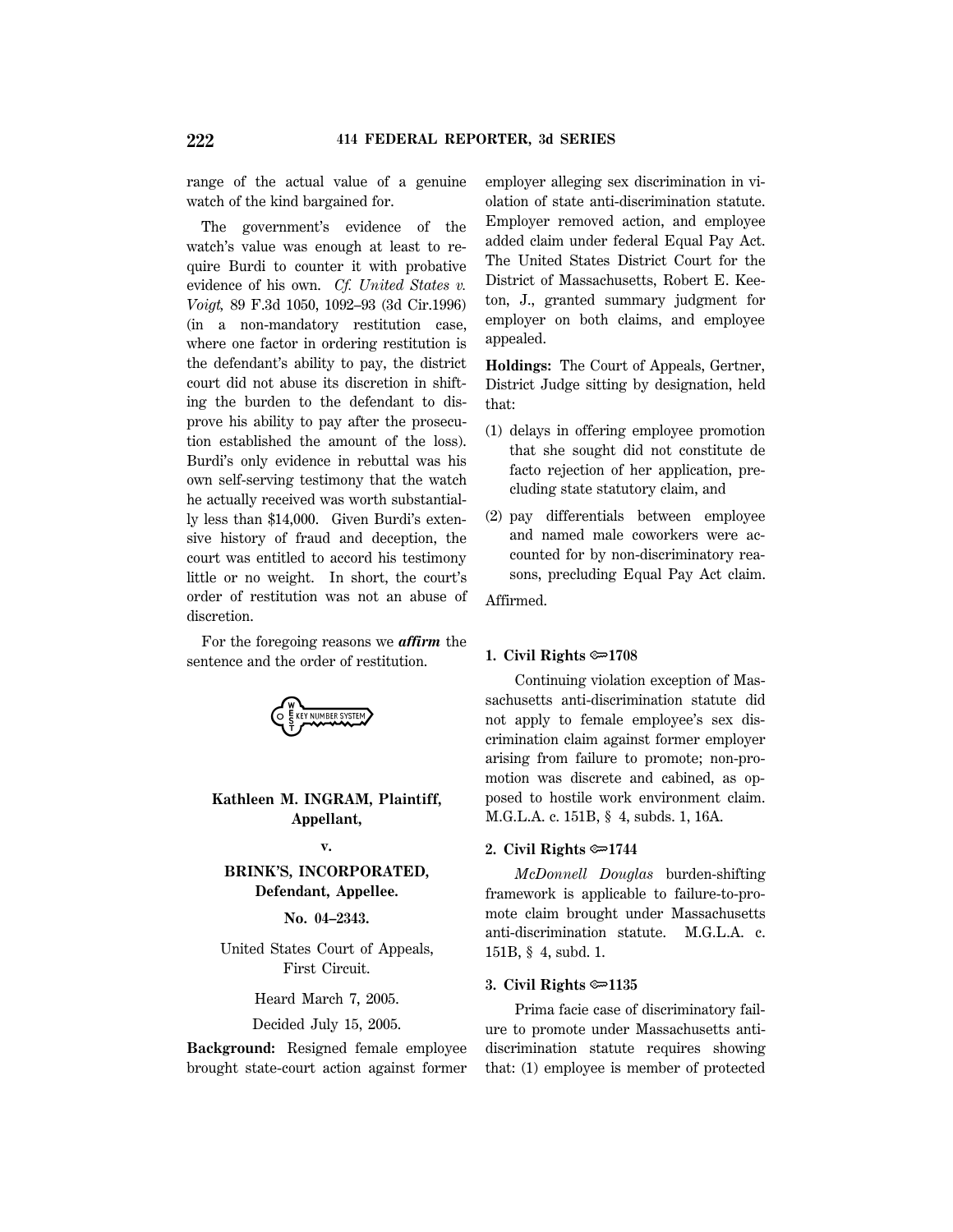class; (2) he was qualified for open position for which he applied; (3) he was rejected; and (4) someone possessing similar qualifications filled position instead. M.G.L.A. c. 151B, § 4, subd. 1.

#### **4. Civil Rights <del>©</del>1168**

Delays in offering female employee promotion that she sought did not constitute de facto rejection of her application, i.e., there was no adverse employment action, precluding employee's action alleging that she was not promoted due to sex discrimination in violation of Massachusetts anti-discrimination statute; employee was eventually offered position she sought following those delays, which included manager's promise to secure promotion for employee "in an hour" that actually required two weeks to fulfill. M.G.L.A. c. 151B, § 4, subds. 1, 16A.

#### **5. Labor and Employment** O**2461**

Prima facie case under Equal Pay Act requires showing that employer paid different wages to specific employees of different sexes for jobs performed under similar working conditions and requiring equal skill, effort and responsibility. Fair Labor Standards Act of 1938, § 6, as amended, 29 U.S.C.A. § 206.

## **6.** Labor and Employment  $\infty$  2481(2)

Once Equal Pay Act plaintiff establishes prima facie case of unlawful wage differential, burden shifts to employer to show that differential is justified under one of Act's four exceptions; exceptions serve as affirmative defenses on which employer carries burden of proof as well as production. Fair Labor Standards Act of 1938, § 6(d)(1), as amended, 29 U.S.C.A.  $$206(d)(1).$ 

#### **7.** Labor and Employment  $\infty$  2462

Fact that after female employee resigned rather than accept offered promotion, male coworker was appointed to position that employee had declined and was paid \$5,000 per year more than employee had been offered, did not establish pay differential element of employee's Equal Pay Act claim against employer; employee was never paid less for same job since she never held it, and turned down offer because she found another job paying more than what she was offered for promotion, permitting inference that employer had decided it was not offering enough for position in question. Fair Labor Standards Act of 1938, § 6, as amended, 29 U.S.C.A. § 206.

#### **8. Labor and Employment**  $\approx 2462$

No discriminatory pay differential under Equal Pay Act occurred where female employee's and male employee's respective jobs entailed distinct duties, accounting for differential; male employee's position as assistant branch manager involved branch operation, budgeting, 24-hour and seven-day-a-week availability, supervision, staffing and scheduling, while female employee's position as operations manager involved largely administrative duties including billing, financial reports, customer service and audits. Fair Labor Standards Act of 1938, § 6, as amended, 29 U.S.C.A. § 206.

Jonathan J. Margolis with whom Robert S. Mantell, Laurie A. Frankl, and Rodgers Powers & Schwartz, LLP were on brief for appellant.

James E. Kellett, Frank M. Esposito, and King, Pagano & Harrison were on brief for appellee.

Before BOUDIN, Chief Judge, CAMPBELL, Senior Circuit Judge, and GERTNER,\* U.S. District Judge.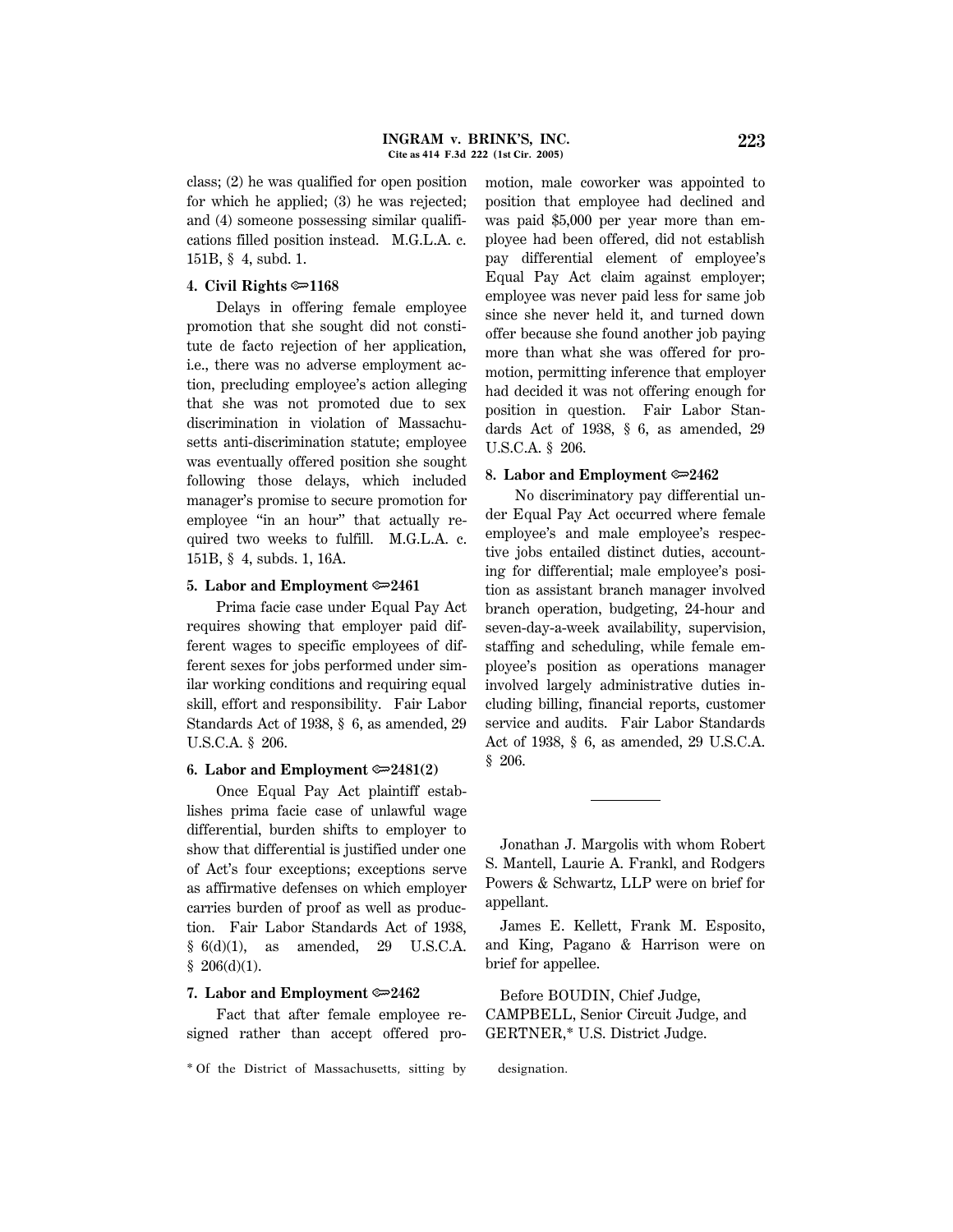GERTNER, U.S. District Judge.

This is an employment discrimination action in which appellant Kathleen Ingram (''Ingram'') brought state and federal claims against her former employer, appellee Brink's, Incorporated (''Brink's''), pursuant to M.G.L. ch. 151B §§ 4(1) and (16A), and the Equal Pay Act, 29 U.S.C. § 206(d). The district court granted summary judgment for Brink's on both the failure-to-promote and unequal pay claims. Ingram now appeals. Finding no error, we affirm the district court's entry of summary judgment.

## **I.** *Background*

Brink's is a nationwide corporation whose core business is providing secure, armored transportation of valuables. Brink's operates from local, largely autonomous branches that vary widely in size from five to hundreds of employees. Branches are administered by a branch manager with the assistance of an assistant branch manager.

Ingram worked at Brink's for nearly three years. She was hired in September 1998 and resigned in May 2001. Although her work was exemplary, she claims that she was passed over for a number of promotions between 1998 and early 2001. The fatal problem for Ingram's discrimination claims, however, is her failure to file suit until August 2001, by which time her earlier grievances were time barred. The only relevant hiring decision during the applicable limitations period was the decision to fill the Lawrence assistant branch manager position, but that decision was favorable to Ingram as she was offered the job. But she rejected it for a better paying one outside the company. Although Ingram goes to great lengths to describe a pattern of sex-based discrimination during her first two years with the company, without a showing of an adverse employment action within the limitations period, Ingram cannot make out even the minimal prima facie case of discrimination.

With respect to the Equal Pay Act claim, Ingram alleges that there were two male employees in the Lawrence branch and several male employees throughout the company who were paid more than she was paid for performing comparable work. But the only two employees that Ingram names—David Hardy and Jeffrey Hosfeld—were assistant branch managers. Ingram never formally held that position; she turned it down when it was offered to her. Nor did she effectively perform the same duties while she was in other positions. Without more, her pay discrimination claim cannot prevail.

# **A. Ingram's Employment from September 1998 through December 2000**

Ingram took her first position at Brink's in September 1998 as Chief Office Employee of its Lawrence, Massachusetts branch at an hourly wage of \$11.50. The job was largely administrative and clerical. By November 1998, according to the branch manager, Ingram had become ''a great asset'' to the Lawrence branch, and was reclassified from an hourly employee to a salaried employee earning \$28,000 per year. Her new job title was ''branch supervisor,'' a rare, non-managerial position with flexible duties depending on the needs of the individual branch.**<sup>1</sup>**

At the time that Ingram was hired, the Lawrence branch had no assistant branch manager. In December 1998, two months after she began working at Brink's, the assistant manager position was posted.

**<sup>1.</sup>** At least two members of Brink's management testified that they had never heard of the

branch supervisor position before this lawsuit commenced.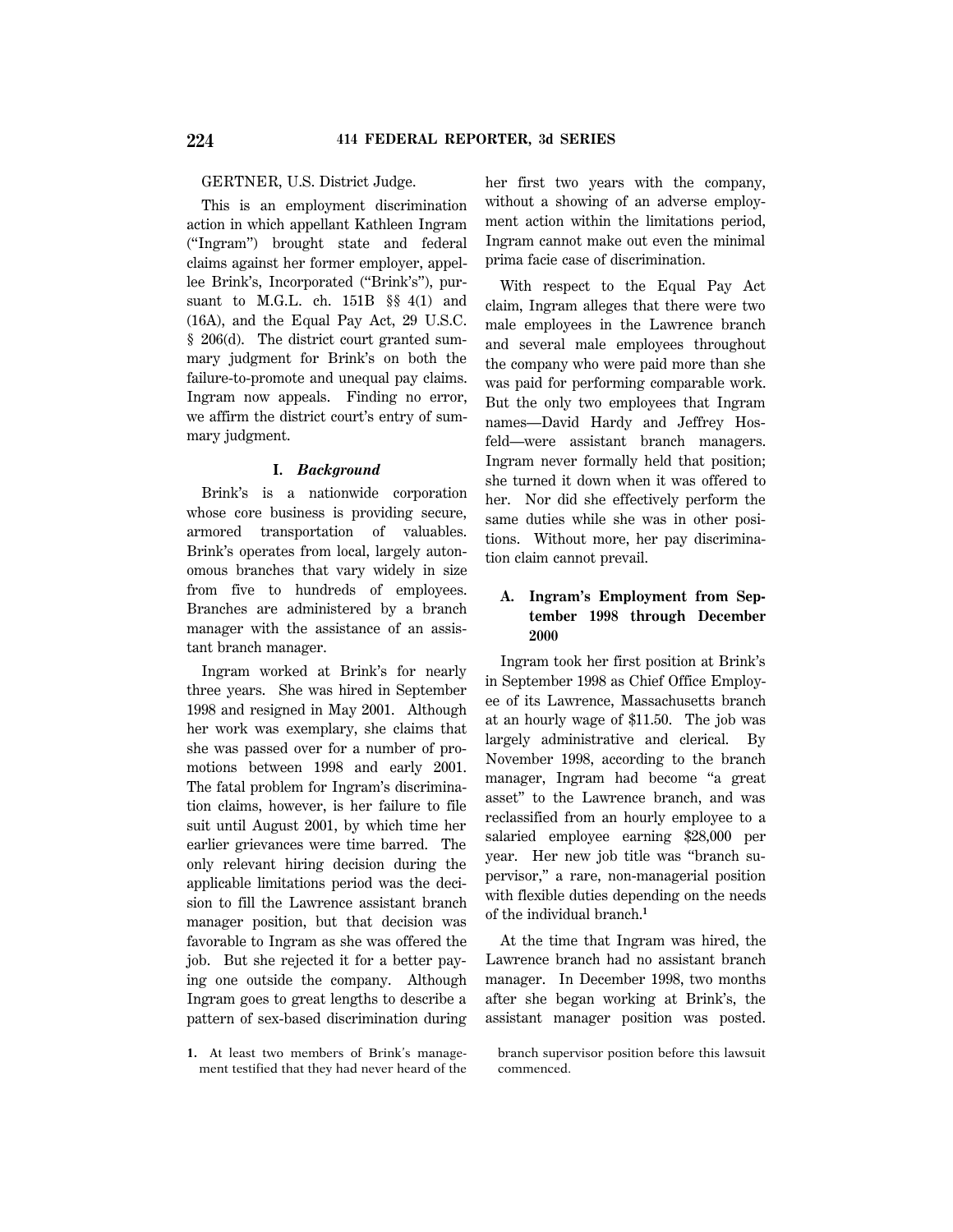Ingram applied, although she conceded in her application that a co-worker deserved the promotion because of his longer tenure with the company. Neither was hired; the assistant branch manager position was not filled, and the company stopped recruiting applicants until 2000 when the vacancy was posted again.

In March 1999 Ingram became pregnant. She claims no adverse employment consequence attributable to her pregnancy except for a dispute about the painting of the Lawrence branch.**<sup>2</sup>** While on maternity leave, in January 2000, the assistant branch manager position in Lawrence was posted once again. For the first time, the posting stated that the assistant branch manager will be required ''to learn every run and make recommendations for route restructuring.'' And it included a new requirement for on-call availability seven days per week, which Ingram, as a new mother, found to be virtually impossible. She nevertheless expressed an interest in the position to David Weinstock, the Lawrence branch manager at the time. He responded that she needed ''more armored experience.''

While it is true that Ingram had never worked in the armored vehicle industry before her employment with Brink's, and had no experience working on the armored trucks even within Brink's, Weinstock had never before mentioned the need for her to gain ''armored experience.'' Indeed, notwithstanding this supposed deficiency, Weinstock rated her as ''outstanding'' in seventeen out of twenty categories on her February 2000 performance review. And

**2.** Ingram presented the branch manager with a note from her doctor indicating that no painting should take place in her immediate work areas, and suggesting that an air purifier be installed. In response, the branch manager ordered that the painting take place at night, but he did not install the purifier.

in the section assessing areas in which Ingram needed to improve, Weinstock made no mention of the need for armored experience. In any event, when Ingram returned from maternity leave in March 2000 she set out to obtain armored experience by accompanying drivers and messengers on runs.

On April 15, 2000, Brink's appointed Jeffrey Hosfeld to the assistant branch manager position that had then been vacant for over two years. Hosfeld was a former corrections officer and had previously served as a Brink's branch supervisor in another branch, the same title that Ingram had, where he earned \$4,000 more per year than Ingram despite what Ingram describes as comparable experience and job responsibilities.**<sup>3</sup>** In support of her challenge to Hosfeld being promoted instead of her, Ingram also claims—contradicting herself—that Hosfeld had no experience in the administrative side of business operations prior to his appointment as assistant branch manager. In any case, Hosfeld apparently had extensive experience in the field working on armored trucks, as required by the assistant branch manager job posting.**<sup>4</sup>**

In May 2000, Weinstock was promoted to regional management, leaving the Lawrence branch without a branch manager. Brink's posted the branch manager position, specifying that it required a bachelor's degree or its equivalent. Ingram expressed an interest in the position. Weinstock recommended her to his supervisor, Thomas Szczepanski. Szczepanski

- **3.** Although Hosfeld earned \$4000 more per year than Ingram as branch supervisor of another branch, Ingram does not make an Equal Pay Act claim with respect to this issue.
- **4.** In any event, as described below, her challenges to his selection in this position would be time barred.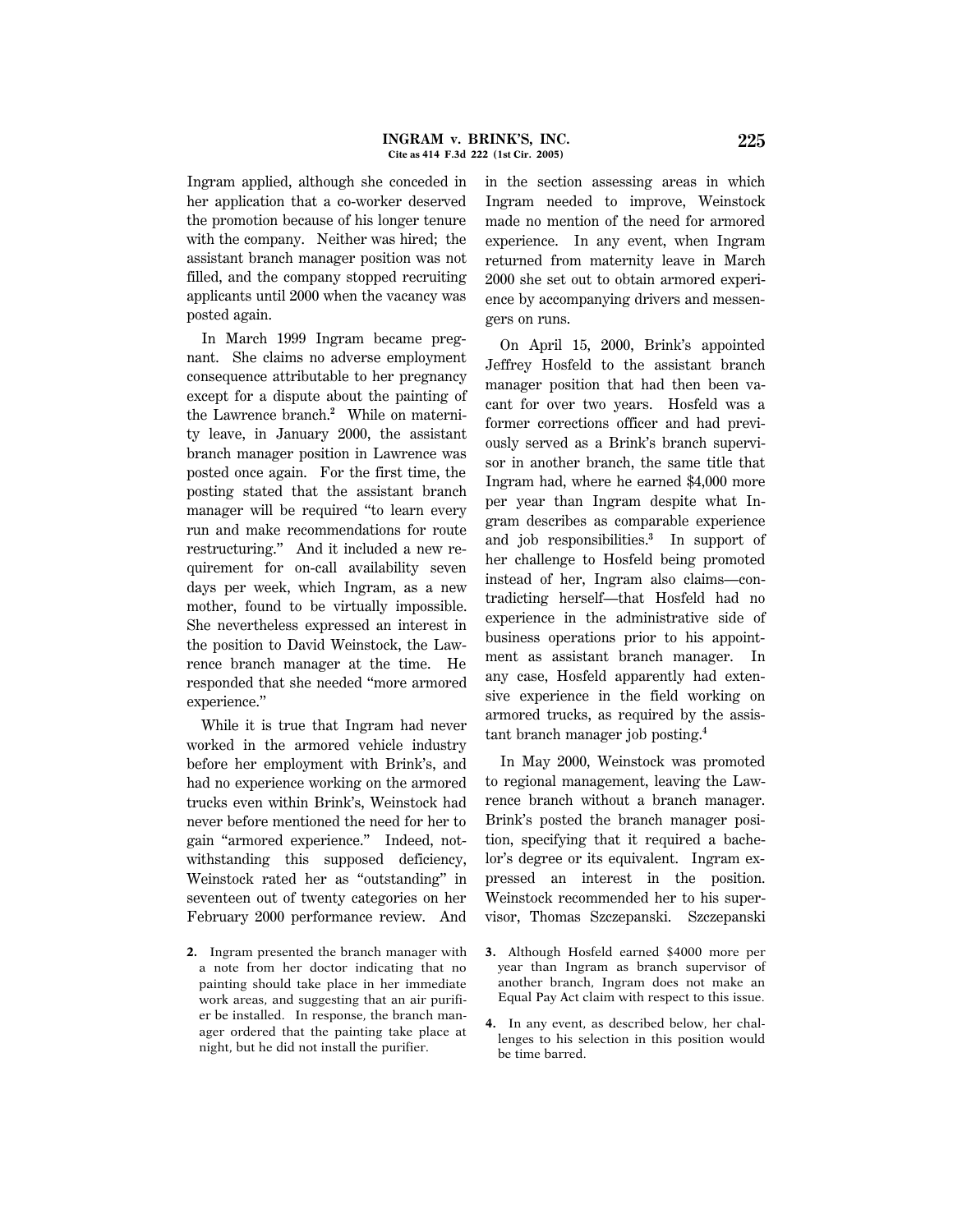disagreed and chose a male, Mark Albright, on the ground that Albright was more qualified because he had a bachelor's degree and Ingram did not. However, Szczepanski offered Ingram a branch manager position at a smaller branch in Rochester, New York, although he acknowledged that she probably was not interested in moving in light of her recent maternity. Ingram did not pursue the Rochester position. In June 2000, Albright was appointed to the branch manager position, replacing Weinstock.

In September 2000, Ingram was promoted to the position of ''Operations Manager.'' Her salary was raised to \$37,000 per year from \$28,000 per year.**<sup>5</sup>**

Shortly thereafter Albright left the Lawrence branch manager position and the vacancy was posted yet again. Ingram again expressed an interest.**<sup>6</sup>** In early-October 2000, Szczepanski appointed Tim Messner, the Syracuse branch manager, as interim manager of the Lawrence branch while a more thorough search for a permanent branch manager could be conducted. As interim branch manager, Messner split his time between the Syracuse and Lawrence branches.

# **B. The Position At Issue—Assistant Branch Manager**

In mid-October 2000, Hosfeld, then the Lawrence assistant branch manager, transferred to another branch, leaving vacant both the assistant branch manager and branch manager positions. Ingram applied for the former. In her letter of application, Ingram acknowledged that she did not feel ready for the branch manager position, but was ''unequivocally prepared to successfully function in the capacity of Assistant Manager.''

After Ingram applied, Jim Gaherity, Szczepanski's replacement as regional manager, informed Ingram that he was keeping the assistant branch manager position open until the branch manager position was filled. He wanted the new branch manager to be involved in the selection of his staff.

Ingram then expressed an interest in the branch manager's position despite her admission only weeks earlier that she was not qualified for it. Gaherity, the regional manager, rejected Ingram, appointing Daniel Harrington in her stead. Harrington had worked at Brink's since February 1999, six months after Ingram was hired. Although at the time of his appointment to branch manager, Harrington was working as a messenger in the Lawrence branch, Harrington had spent over fifteen years in management positions in the trucking and delivery field before joining Brink's. In contrast, before her employment with Brink's, Ingram had no experience in the trucking and delivery field.**<sup>7</sup>**

According to Ingram, after interviewing her for the branch manager position, Gaherity told her that she was well-suited for an assistant branch manager position. Indeed, even the new branch manager, Harrington, agreed and expressly recommended Ingram for the position. But

**<sup>5.</sup>** She describes her responsibilities as Operations Manager as ''overseeing all of the administrative operations of the branch, including ... billing and accounting, human resources and customer troubleshooting.''

**<sup>6.</sup>** After the position was filled, Ingram conceded that she was not genuinely interested in the position.

**<sup>7.</sup>** To be clear, Ingram is not suing over her failure to be promoted to the position of branch manager. However, she compares herself to Harrington for the purpose of showing that she was passed over for promotion several times, and that each time a man assumed the management role that she sought.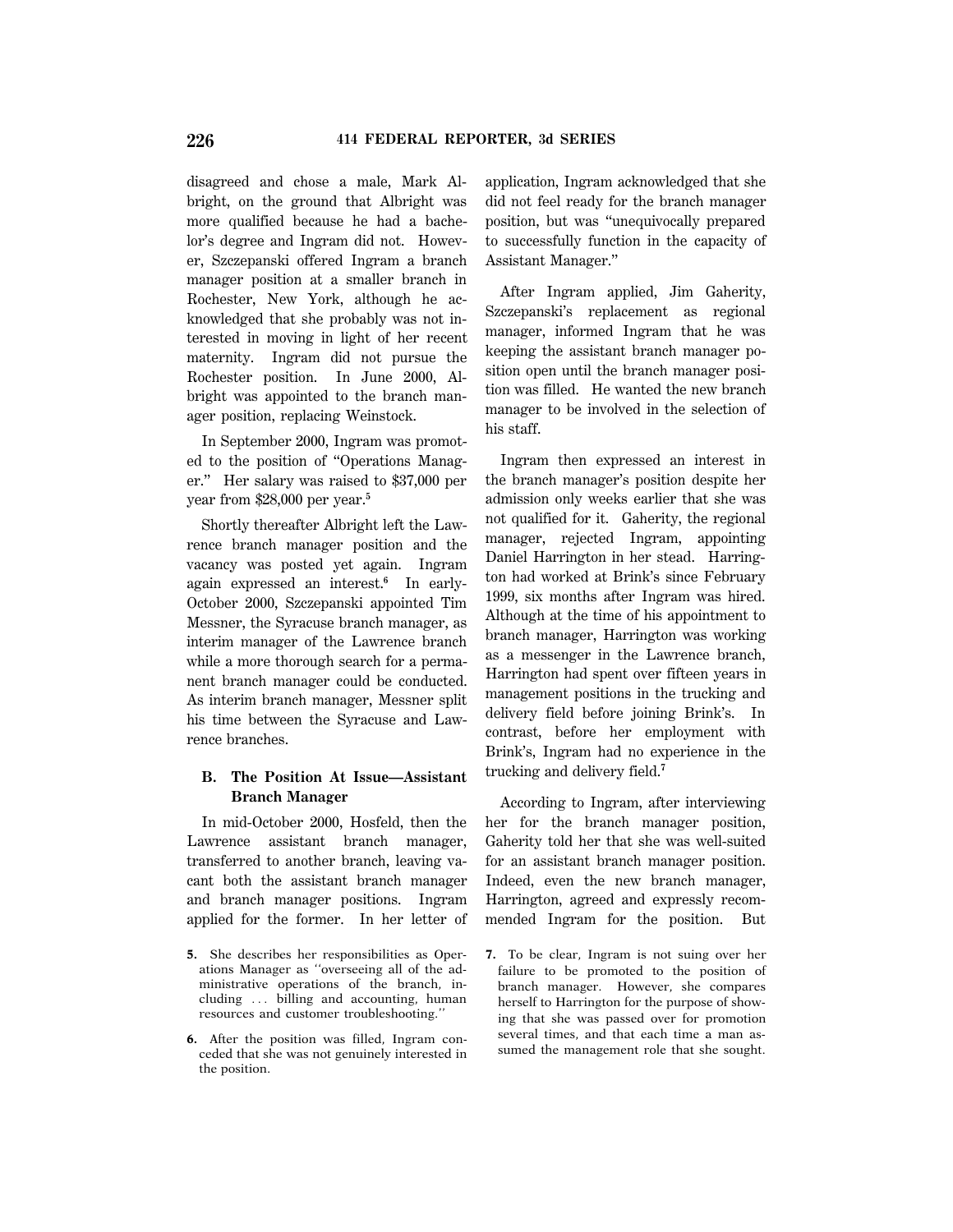Gaherity hesitated, reporting to Harrington that Ingram lacked the requisite experience and qualifications. Gaherity proposed that someone from outside the company be hired instead—David Hardy, the eventual hire for the position. Harrington rejected Hardy because he had no experience in the armored car industry, and because Hardy had explicitly stated his concerns about the job's safety hazards during his interview with Harrington. As of December 2000, the assistant branch manager position remained vacant.

Ingram delivered her second child on February 22, 2001, and took maternity leave through April 2001, although she continued to come to work once a week. In March 2001, Harrington assured Ingram that he would relate to Gaherity that she was still his pick for assistant manager.

Shortly thereafter, Ingram saw the assistant branch manager position advertised in a local newspaper. When she confronted Harrington, he told her that Gaherity was resisting her promotion. Then, in mid-April 2001, Harrington showed Ingram an email message stating that Brink's was eliminating the assistant branch manager title in favor of the operations manager title, the very title that she already held. According to Brink's, the title was changed to more accurately reflect the duties of the position. The internal posting for the position was changed to reflect the title change, but was otherwise identical to the prior posting. It is unclear from the record what the relationship was between the title change and Ingram's existing job title and duties. What is clear is that, by this juncture, Ingram was convinced that the company had no intention of promoting her.

On May 1, 2001, Harrington resigned without warning. Gaherity visited the Lawrence branch the following day, and he and Ingram had an emotional confrontation. Ingram expressed her anger at being passed over for promotion several times. Gaherity told Ingram that she could have the promotion to assistant branch manager, and that he would make a phone call to accomplish her promotion "in an hour."

Later that day, Gaherity did send an email to his supervisor, Jim Tingley, requesting that Ingram be appointed to the assistant branch manager/operations manager position, with an accompanying salary increase to \$45,000, an \$8,000 increase over Ingram's salary at the time and \$3,000 more than Hosfeld made as assistant branch manager. The next morning, Tingley forwarded the email, along with a strong endorsement of his own, to Senior Vice President Greg Hanno. On May 18, 2001, Hanno approved the request. Weinstock, who was assisting with the management of the Lawrence branch in the face of Harrington's sudden resignation, called Ingram at home to formally offer her the promotion.

By this time, however, Ingram was on medical leave on the advice of her doctor. After not hearing back from Gaherity to confirm her promotion after their confrontation on May 1, Ingram reports leaving the office ''a wreck, a total wreck.'' She visited her doctor who told her to take medical leave for stress. She was still on medical leave on May 18, 2001, when Harrington called to offer her the promotion. Ingram told him that she would think about the offer.

In the meantime, Ingram looked for another job. On May 30, she took a job at Genesys Software Systems with a starting salary of \$47,000 per year. Notably, Ingram cited her \$45,000 salary at Brink's (the amount offered with the promotion) when applying to Genesys. By letter dat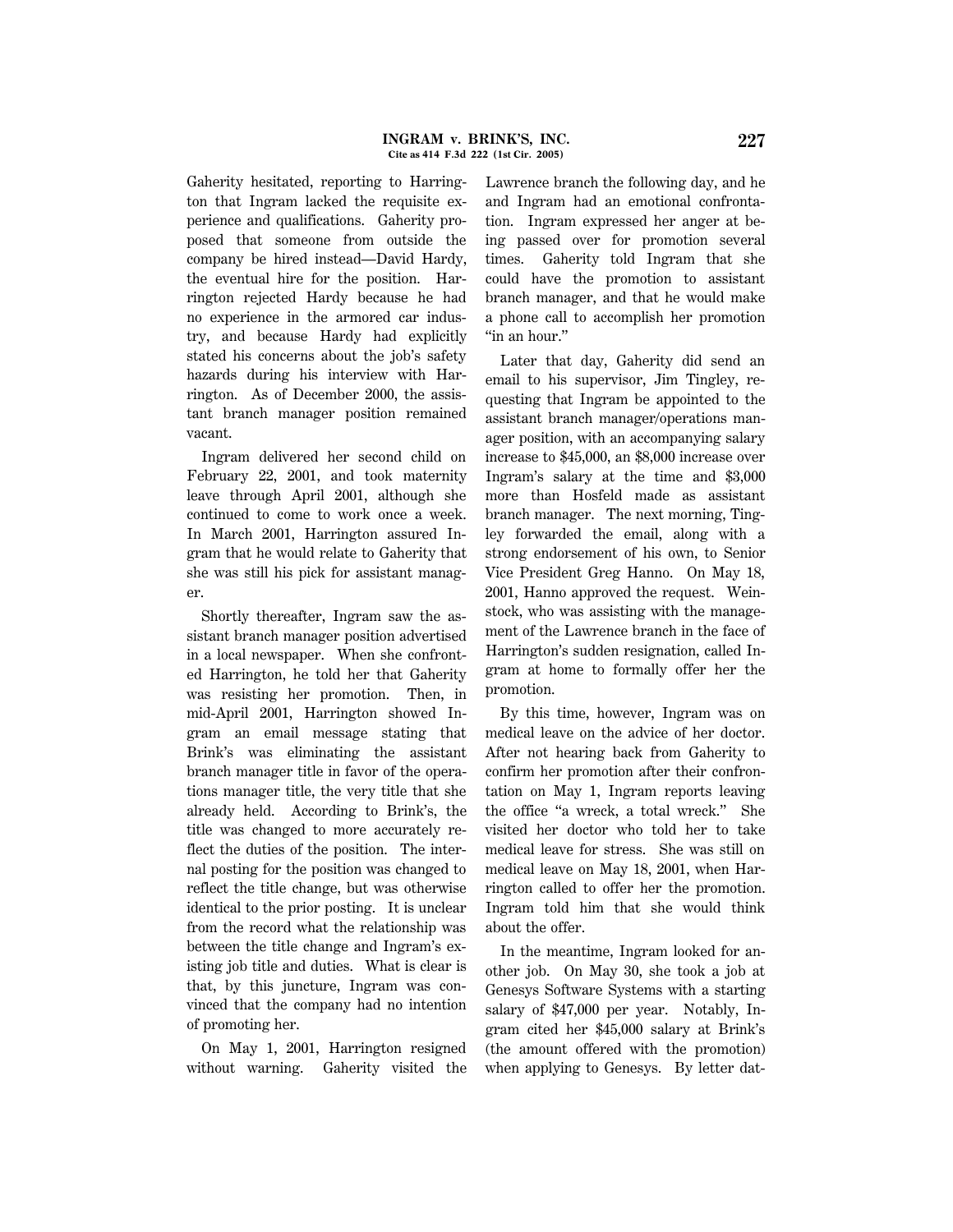ed May 31, 2001, Ingram resigned from Brink's, admitting that their most recent offer was what she had sought but that ''it took too long.''

In mid-June 2001, Hardy was hired as assistant branch manager/operations manager for the Lawrence branch. His starting salary was \$50,000, \$5,000 more than Brink's offered Ingram just one month prior.

## **C. Procedural History Below**

Ingram filed a claim with the Massachusetts Commission Against Discrimination (MCAD) on August 8, 2001. The claim alleged violations of Massachusetts General Laws, Chapter 151B §§ 4(1) and (16A), relating to promotions she sought during her employment with Brink's dating back to December 1998.

On May 15, 2002, Ingram filed a complaint in Essex Superior Court. The Complaint alleged a pattern and practice of gender and pregnancy discrimination by Brink's, in violation of M.G.L. ch. 151B § 4(1). On July 2, 2002, Brink's removed the case to federal court. On April 24, 2003, Ingram filed an Amended Complaint, adding a federal claim under the Equal Pay Act, 29 U.S.C. § 206(d), on the ground that both Hosfeld and Hardy were paid more than her for performing substantially equal work while they were assistant branch managers of the Lawrence branch.

On September 7, 2004, the district court entered a memorandum and order granting Brinks' motion for summary judgment on both the state and federal claims. Pursuant to the burden-shifting framework laid out in *McDonnell Douglas Corp. v. Green,* 411 U.S. 792, 93 S.Ct. 1817, 36 L.Ed.2d 668 (1973), Judge Keeton concluded that Brink's could successfully rebut a prima facie showing of discrimination by showing that Ingram was eventually offered the very promotion that she claims she was denied, and that Ingram could not rebut with a showing of pretext or discriminatory animus. *See* Memorandum and Order, *Ingram v. Brink's, Inc.,* Civil Action No. 02–11333–REK, (D.Mass. September 7, 2004) at 11–13 (''Memorandum and Order of September 7, 2004''). With regard to Ingram's claim under the Equal Pay Act, the district court found that Ingram could not show that she received less pay than any male employee performing ''equal work on jobs the performance of which requires equal skill, effort and responsibility,'' as required by *Corning Glass Works v. Brennan,* 417 U.S. 188, 195, 94 S.Ct. 2223, 41 L.Ed.2d 1 (1974). Memorandum and Order of September 7, 2004, at 14–15.

#### **II.** *Discussion*

#### **A. Standard of Review**

An appellate court reviews entries of summary judgment *de novo, Rathbun v. Autozone, Inc.,* 361 F.3d 62, 66 (1st Cir. 2004), and the reviewing court is not confined to the trial court's rationale; the trial court's ultimate holding may be sustained ''on any ground manifest in the record.'' *Id.* at 70; *Garside v. Osco Drug, Inc.,* 895 F.2d 46, 50 (1st Cir.1990).

Federal Rule of Civil Procedure 56(c) permits the trial court to enter summary judgment ''if the pleadings, depositions, answers to interrogatories, and admissions on file, together with the affidavits, if any, show that there is no genuine issue as to any material fact and that the moving party is entitled to judgment as a matter of law.'' On summary judgment, the facts are viewed in the light most favorable to the nonmovant (here, Ingram), and all reasonable inferences are drawn in the nonmovant's favor. *Rathbun,* 361 F.3d at 64. Once the moving party avers the absence of genuine issues of material fact, the nonmovant must show that a factual dispute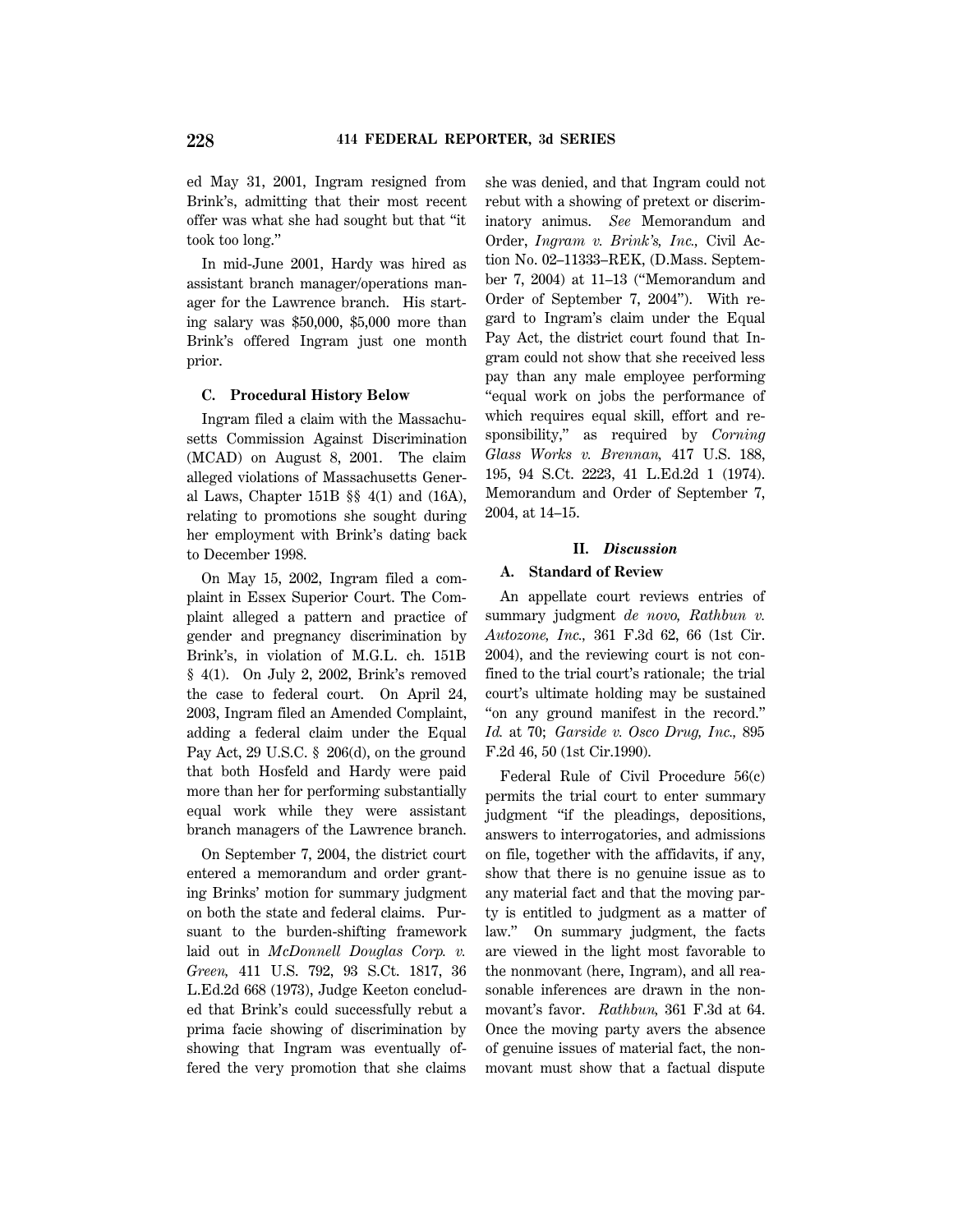does exist, but summary judgment cannot be defeated by relying on improbable inferences, conclusory allegations, or rank speculation. *See Mesnick v. Gen. Elec. Co.,* 950 F.2d 816, 822 (1st Cir.1991) (''[n]ot every discrepancy in the proof is enough to forestall a properly supported motion for summary judgment; the disagreement must relate to some genuine issue of material fact''). And summary judgment can be entered even where ambiguous, often murky concepts such as motive and intent are involved, as in the employment discrimination context. *Id.*

# **B. Ingram's Failure–To–Promote Claim Under M.G.L. ch. 151B**

Ingram alleges that Brinks' failure to promote her to either assistant branch manager or branch manager amounts to actionable sex and pregnancy discrimination under Mass. Gen. Laws ch. 151B. In relevant part, ch. 151B § 4(1) makes it unlawful for an employer to discriminate on the basis of sex in hiring, firing, compensating, or in providing other terms, conditions, or privileges of employment.

- **8.** In 2002, the Massachusetts Legislature amended ch. 151B § 5, extending the limitations period from six months to 300 days. However, the parties agree that the earlier version of the statute applies to the case at bar.
- **9.** Pursuant to its authority under ch. 151B § 3(5), the MCAD adopted an exception to the six-month limitations period for violations ''of a continuing nature,'' 804 Code Mass. Regs. § 1.03(2), recognizing that ''some claims of discrimination involve a series of related events that have to be viewed in their totality in order to assess adequately their discriminatory nature and impact.'' *Cuddyer v. Stop & Shop Supermarket Co.,* 434 Mass. 521, 531, 750 N.E.2d 928 (2001). For the continuing violation exception to apply, the plaintiff must prove that (1) at least one discriminatory act occurred within the six-month limitations period, (2) the alleged timely discriminatory act has a substantial relationship to the alleged untimely discriminatory act(s), and (3) earlier

The protections of this provision have been interpreted to apply to plaintiffs asserting claims of sex discrimination stemming from their pregnancy. *Gunther v. Gap, Inc.,* 1 F.Supp.2d 73 (D.Mass.1998).

**[1]** Neither party disputes that the applicable limitations period is six months, since ch. 151B § 5 as it existed before 2002 requires a plaintiff to file a charge with the MCAD no later than six months after the alleged act of discrimination.**<sup>8</sup>** *See Ocean Spray Cranberries v. MCAD,* 441 Mass. 632, 641, 808 N.E.2d 257 (2004). Accordingly, only events taking place between February 8, 2001, and August 8, 2001, the day that Ingram filed her claim with the MCAD, are actionable.**<sup>9</sup>** To be sure, discriminatory acts or practices that predate or postdate the actionable period can be used as relevant background evidence. *Rathbun,* 361 F.3d at 76. But the problem with Ingram's case is more fundamental: While the prior acts that Ingram describes can be introduced to provide a background for or evidence of animus in connection with an adverse decision, without an ad-

violations outside the six-month limitations period did not trigger the plaintiff's awareness and duty to assert her rights. *Desrosiers v. Great Atl. & Pac. Tea Co.,* 885 F.Supp. 308, 312 (D.Mass.1995).

The continuing violation exception is unavailable to Ingram. Failure-to-hire claims, like Ingram's, generally do not fit into the exception because the discriminatory act alleged is discrete and cabined, as opposed to hostile work environment claims in which the discrimination alleged is itself a culmination of ongoing workplace attributes. Indeed, in interpreting the meaning of ''act of discrimination'' as it appears in the applicable statute of limitations, the SJC noted that ''[i]n some instances, the precise moment of the 'act of discrimination' is easy to calculate: plainly, if an employee is denied a promotion on an improper basis, the date of the 'act of discrimination' is the date of that denial.'' *Ocean Spray,* 441 Mass. at 641, 808 N.E.2d 257.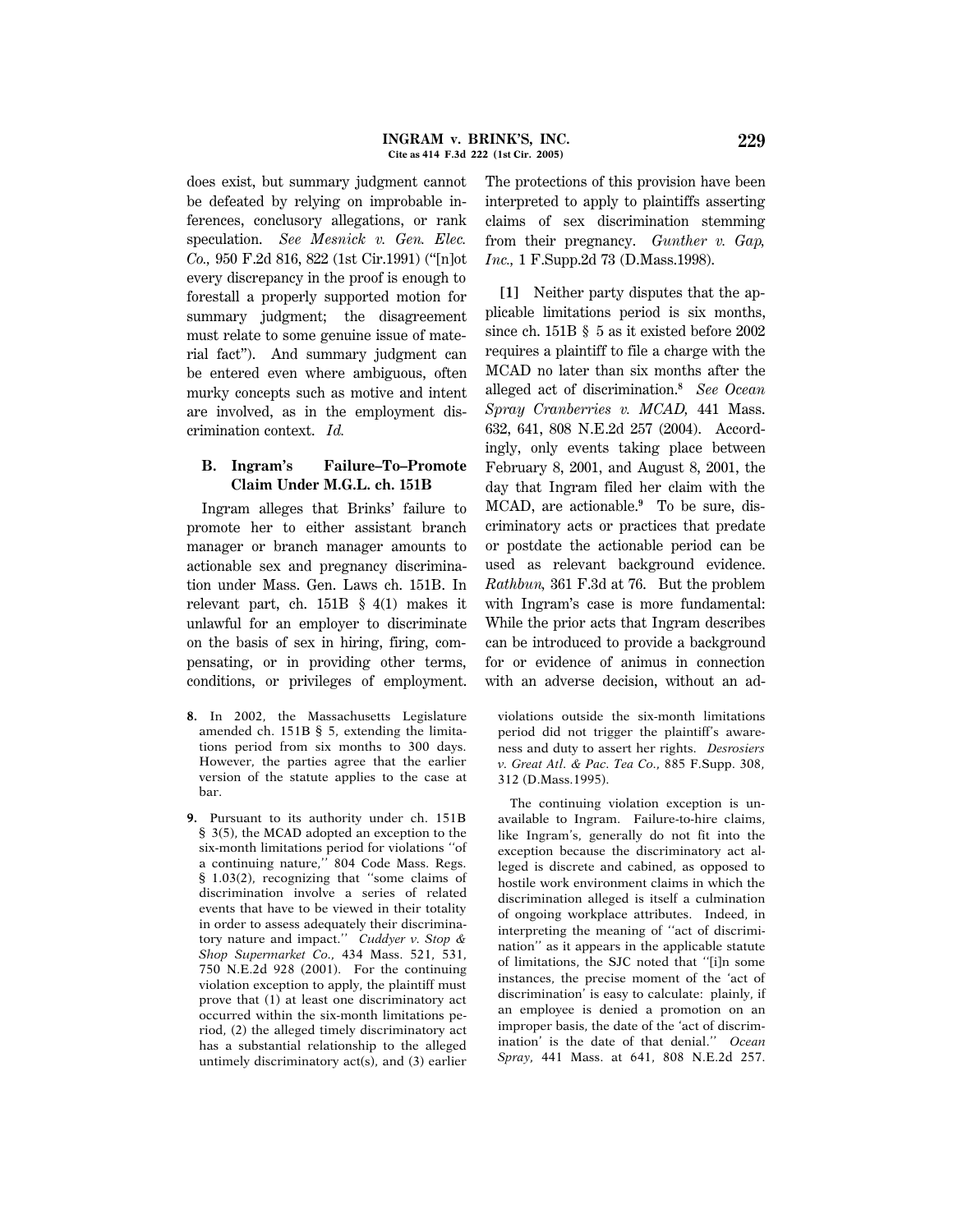verse decision within the limitations period, the discrimination inquiry simply stops.

The following events occurred during the actionable six-month period between February 8, 2001, and August 8, 2001:

In March 2001, Harrington, the newly appointed branch manager, assured Ingram that he would tell Gaherity that she was his choice for assistant manager, although he asked Ingram whether she would be able to meet the demands of the job with two small children. She assured him that she would.

Notwithstanding Harrington's assurances, while Ingram was still on maternity leave, Brink's advertised the assistant branch manager position in the local newspaper. Gaherity, it appears, was still resisting Ingram's promotion. And then, on April 11, 2001, evidence suggested that Brink's was eliminating the assistant branch manager position in favor of an ''Operations Manager,'' Ingram's job title at that time.

On May 1, 2001, after Harrington's resignation, Ingram reiterated her desire for the assistant branch manager title and corresponding salary. While Gaherity assured her that he would get the job for her that very day, he did not.

On May 18, 2001, Brink's finally offered Ingram the promotion and salary raise to \$45,000. Ingram, however, turned it down and instead accepted a higher paying job with a different firm. On May 31, 2001, Ingram formally resigned.

Three weeks later, Brink's hired Hardy for the assistant branch manager/operations manager position at a starting salary of \$50,000, \$5,000 more than Brink's offered Ingram the month prior.

# **1. The** *McDonnell* **Burden–Shifting Framework**

**[2]** Employment discrimination claims, including failure-to-promote claims brought under ch. 151B, are reviewed according to the burden-shifting framework articulated in *McDonnell Douglas Corp. v. Green,* 411 U.S. 792, 802, 93 S.Ct. 1817, 36 L.Ed.2d 668 (1973). *See Wheelock College v. MCAD,* 371 Mass. 130, 355 N.E.2d 309 (1976).

**[3]** Where there is no direct evidence of discriminatory intent—no smoking gun—the plaintiff must first establish a prima facie case of gender discrimination. *McDonnell,* 411 U.S. at 802, 93 S.Ct. 1817. In a failure-to-promote claim, the plaintiff establishes a prima facie case by showing that (1) she is a member of a protected class, (2) she was qualified for an open position for which she applied, (3) she was rejected, and (4) someone possessing similar qualifications filled the position instead. *Rathbun,* 361 F.3d at 71. If a prima facie case is made out, an inference of intentional discrimination is raised, and the burden of production shifts to the employer to articulate a legitimate, nondiscriminatory reason for its employment decision(s). *Id.* If the employer does so, the burden of production reverts to the plaintiff, who then must prove that the employer's neutral reasons were actually a pretext for the alleged discrimination. *Id.; see also Texas Dep't of Cmty. Affairs v. Burdine,* 450 U.S. 248, 256, 101 S.Ct. 1089, 67 L.Ed.2d 207 (1981).

If, as is the case here, the plaintiff fails to make it past the first stage, i.e. to aver a prima facie case, the inference of discrimination simply never arises and the employer's motion for summary judgment is granted.

# **2. The Merits of Ingram's Failure– to–Hire Claim**

As the district court found, it is beyond dispute that (1) Ingram is a member of a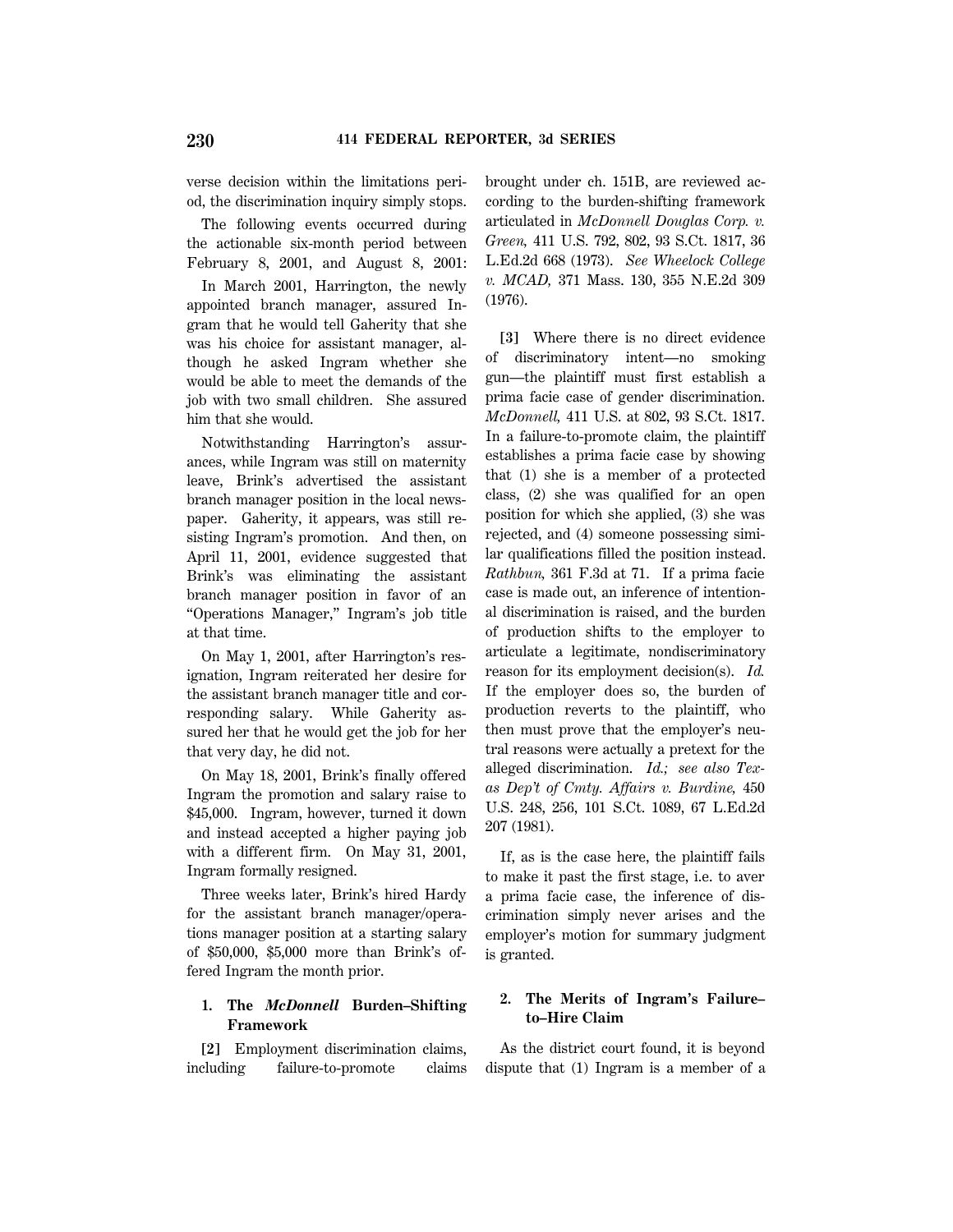protected class based on her sex and her pregnancy status during the relevant period, and (2) she applied for the assistant manager position. One could even conclude that Ingram was qualified for the assistant branch manager position, as Brink's apparently believed. The problem is with respect to the third prong of the test—an adverse employment action. Ingram finally got the promotion that she wanted and she turned it down.

**[4]** Ingram argues that three events occurring after February 8, 2001 can be construed as a de facto rejection of her for the assistant manager position—(1) the April 2001 advertisement for the assistant manager position, notwithstanding earlier assurances that the job was her's, (2) the elimination in April 2001 of the assistant branch manager position in favor of operations manager, the title Ingram held, and (3) Gaherity's unfulfilled promise to secure Ingram the assistant manager position "within an hour" on May 2, 2001. But these events, while they surely may have been frustrating to Ingram, comprise nothing more than delays in the decision making process which are not actionable.

The district court correctly found that no reasonable factfinder could conclude that the first or second occasion amounted to a rejection. The process of finding a candidate for the assistant manager position continued; no one else was hired. After Ingram brought the newspaper advertisement to Harrington's attention, he told her that Gaherity was ''resisting'' his recommendation, not that Gaherity had conclusively rejected Ingram for the position. And, in the second instance, the change in title from ''assistant branch manager'' to ''operations manager'' was nothing more than an upper-management decision to change the title of the position to more accurately reflect its role and responsibilities. While the significance of the title change is not at all clear, it surely did not spell rejection for Ingram.

The district court characterized the third instance—Gaherity's failed promise to secure Ingram the promotion ''in an hour''—as a closer call, and then passed on the question, finding no need to decide whether this instance amounted to a rejection because Ingram's claim failed at another point in the *McDonnell* test, namely Brink's ability to rebut a prima facie showing of discrimination with legitimate nondiscriminatory motives.

It is difficult to construe Gaherity's actions on May 2, 2001, as a rejection. Indeed, after boasting to Ingram that he could secure her the promotion within the hour, Gaherity left the Lawrence branch and promptly drafted an email to his supervisor emphatically recommending Ingram for the assistant manager/operations manager position. Gaherity's email set the hiring process in motion, and, only two weeks later, Ingram was offered the promotion.

To be sure, Gaherity's initial assurances about how quickly he could effect her promotion were nothing more than a boast. But his empty boasts hardly amounted to a rejection. On the contrary, Ingram was offered the promotion within a relatively short time thereafter.

Without establishing that she was rejected for the promotion within the actionable time frame, Ingram cannot establish a prima facie case of discrimination and her failure-to-promote claim falters. Central to the first stage of the *McDonnell* framework, is evidence of an adverse employment decision. To be sure, the favorable decision did not come as quickly as Ingram would have liked, and she had her hopes dashed on more than one occasion. But in the final analysis, she got the job and she chose not to take it.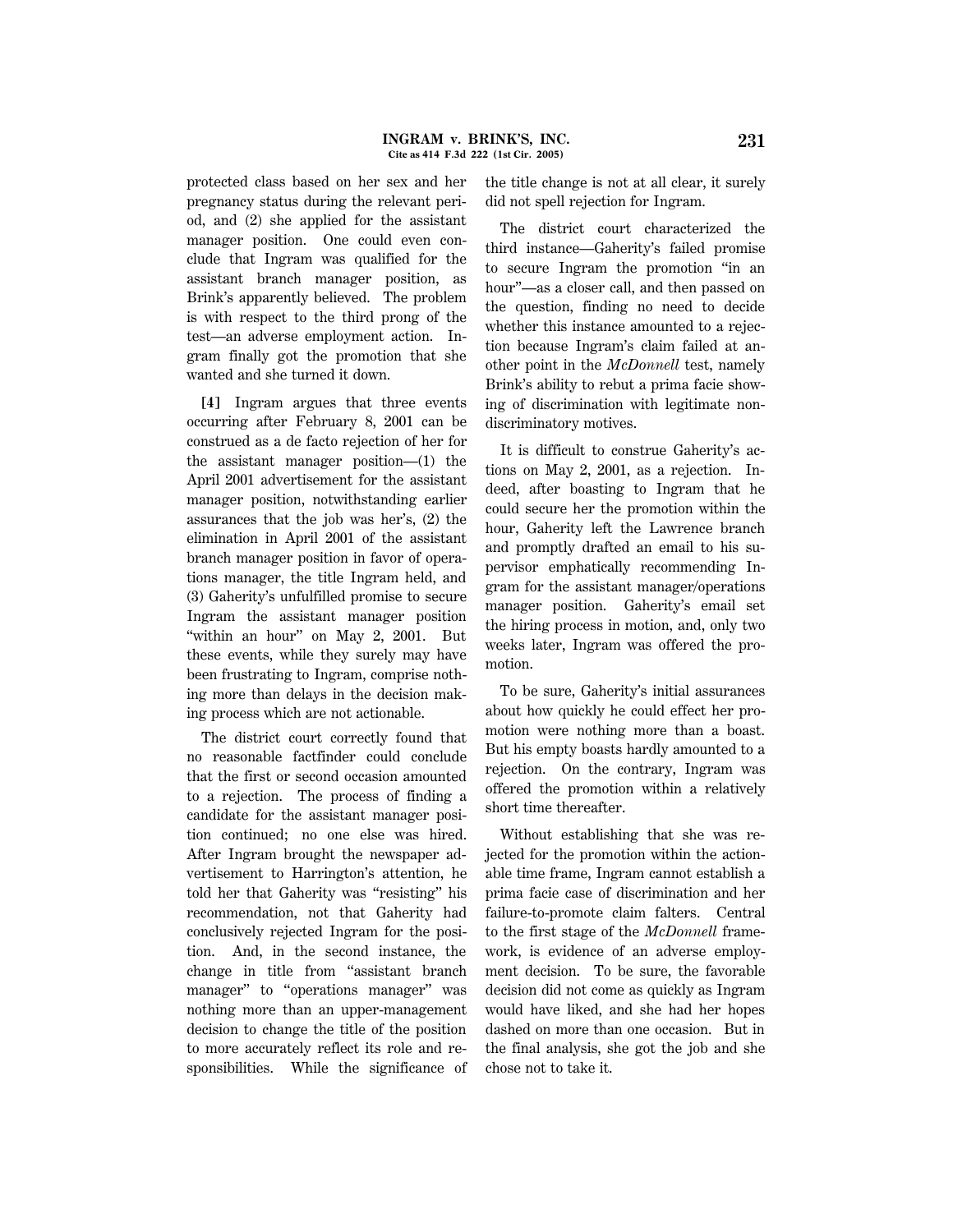## **C. Ingram's Equal Pay Claim Under 29 U.S.C. § 206(d)**

Ingram alleges that several male employees within and outside the Lawrence branch were paid more than she was paid in violation of the federal Equal Pay Act (''EPA'' or ''the Act''), 29 U.S.C. § 206(d)(1). The EPA prohibits an employer from discriminating on the basis of sex ''by paying wages to employees in such establishment at a rate less than the rate at which [s]he pays wages to employees of the opposite sex in such establishment for equal work on jobs the performance of which are performed under similar working conditions, except where such payment is made pursuant to (i) a seniority system; (ii) a merit system; (iii) a system which measures earnings by quantity or quality of production; or (iv) a differential based on any other factor other than sex.'' 29 U.S.C. § 206(d)(1).

# **1. The** *Corning Glass* **Burden–Shifting Framework**

**[5]** To prevail on a claim under the EPA, the plaintiff must first establish a prima facie case by showing that the employer paid different wages to specific employees of different sexes for jobs performed under similar working conditions and requiring equal skill, effort and responsibility. *Corning Glass Works v. Brennan,* 417 U.S. 188, 195, 94 S.Ct. 2223, 41 L.Ed.2d 1 (1974). Such a showing is harder to make than the prima facie showing under the *McDonnell* framework because it requires the plaintiff to identify specific employees of the opposite sex holding positions requiring equal skill, effort and responsibility under similar working positions who were more generously compensated. *Petsch–Schmid v. Boston*

**10.** In an EPA action, it is appropriate to compare the plaintiff-employee's compensation to that of her immediate (and non-immediate) *Edison Co.,* 914 F.Supp. 697 (D.Mass. 1996). The EPA is more concerned with substance than title, so Ingram is free to bring EPA claims against male employees holding different positions than she held *if* she can establish that they performed comparable work.

''Equal responsibility,'' as it is used in the Act, is defined as ''concern[ing] the degree of accountability required in the performance of the job, with emphasis on the importance of the job obligation.'' 29  $C.F.R.$  § 1620.17. "Establishment," as it is used in the Act, refers to ''a distinct physical place of business rather than to an entire business or 'enterprise' which may include several separate places of business.'' 29 C.F.R. § 1620.9. Accordingly, Ingram's EPA claim focuses on two male employees within a single establishment the Lawrence branch.

**[6]** Once the plaintiff establishes a prima facie case of an unlawful wage differential, the burden shifts to the employer to show that the differential is justified under one of the Act's four exceptions. At this stage, the Act's exceptions serve as affirmative defenses on which the employer carries the burden of proof, not just production. *Corning Glass,* 417 U.S. at 196, 94 S.Ct. 2223.

# **2. The Merits of Ingram's EPA Claim**

**[7]** The district court properly noted that Ingram provided scant evidence showing that she was paid less than Hardy and Hosfeld for jobs requiring equal responsibility. Ingram provides no specifics as to Hardy's job functions while he was assistant branch manager after her resignation from Brink's,**10** and the specifics she pro-

successors and predecessors. *See Broadus v. O.K. Industries, Inc.,* 226 F.3d 937, 941–42